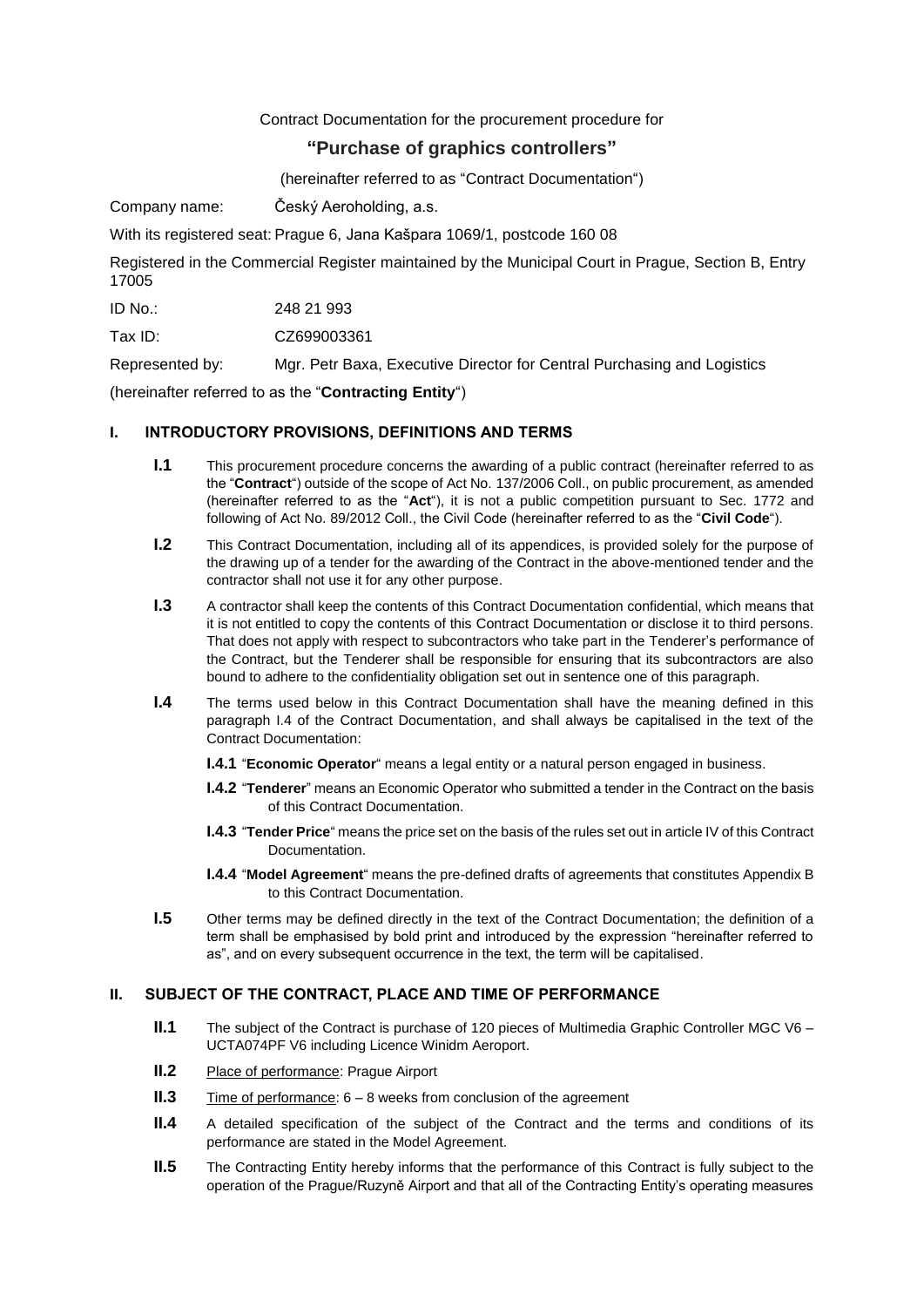must be adhered to in its performance. On the basis of a notice from the Contracting Entity or one of its organisational units, the execution of work in the period set by the Contracting Entity may be shifted to night hours (i.e., from 10:00 p.m. to 5 p.m.) or to days of rest, statutory holidays, etc. The Tenderer shall take that fact into account when setting the Tender Price.

### **III. QUALIFICATION CRITERIA**

- **III.1** The qualification criteria set by the Contracting Entity for this Contract are deemed to be met by a Tenderer:
	- **III.1.1** Who is not in liquidation:
	- **III.1.2** Whose assets are not or were not, in the last 3 years, subject to insolvency proceedings in which a decision on bankruptcy was issued; an insolvency proposal was not denied due to the insufficiency of the assets for covering the costs of the insolvency proceedings and bankruptcy was not the cancelled due to the absolute insufficiency of assets, and receivership was not introduced pursuant to special legal regulations;
	- **III.1.3** Whose tax records do not show tax debts, both in the Czech Republic and in the country of its registered seat, place of business, or residence;
	- **III.1.4** Who has not any outstanding arrears in respect of premiums or penalties of the public health insurance, social security, and state employment policy, both in the Czech Republic and in the country of its registered seat, place of business, or residence,
	- **III.1.5** Who was not finally sentenced of a criminal offence, or whose criminal offence the nature of which is related to the Tenderer's line of business, has not been expunged, in the case of a natural person; in the case of legal entity, this condition must be met by the statutory body or each member of the statutory body, the head of the organisational unit of a foreign legal entity or a representative authorised by the statutory body, or other persons authorised to represent the legal entity on the basis of a power of attorney;
	- **III.1.6** Who did not, in the last 3 years, commit the act of unfair competition by mean of bribery as defined in Sec. 2983 of the Civil Code,
	- **III.1.7** Who is not enrolled on the black list of persons banned to participate in the performance of public contracts;
	- **III.1.8** Who showed an authorisation to engage in business;
	- **III.1.9** Who in the last 3 years delivered in one or in more tenders at least 100 pieces of Multimedia Graphic Controller MGC.
- <span id="page-1-0"></span>**III.2** The criteria set out in paragraphs III.1.1 to [III.1.7](#page-1-0) shall be documented by the Tenderer by a sworn declaration for which the Tenderer may use the model that constitutes appendix A to this Contract Documentation. The sworn declaration must be signed by a person authorised to represent the Tenderer in line with the Tenderer's valid entry in the Commercial Registry or a person authorised to act on the basis of a power of attorney.
- **III.3** The criterion set out in paragraph III.1.8 shall be documented by the Tenderer by a simple copy of an excerpt from the Commercial Registry and simple copies of its Trade Licences or an excerpt from the Trade Registry or another record, if the Tenderer or applicant are to be registered in it in line with special legal regulations (the scope of the Trade Licence must accord with the subject of the Public Contract).
- **III.4** The criterion set out in paragraph III.1.9. shall be documented by the Tenderer's declaration that will refer to the entity to which the performance was provided, stating the subject, time of performance, and the price of the contract, the registered seat or another address and contact person of the entity, including the e-mail address and telephone (former contracts for the Contracting Entity need not be documented, only the name, contract number, and date of its conclusion will suffice). The declaration must also include the date and the signature of the person representing the Tenderer.
- **III.5** If the Tenderer has fulfilled any of the qualification criteria in another tender organised by the Contracting Entity in the last 12 months and the information stated in those documents has not changed, it does not need to document that criteria again, but must inform the relevant contact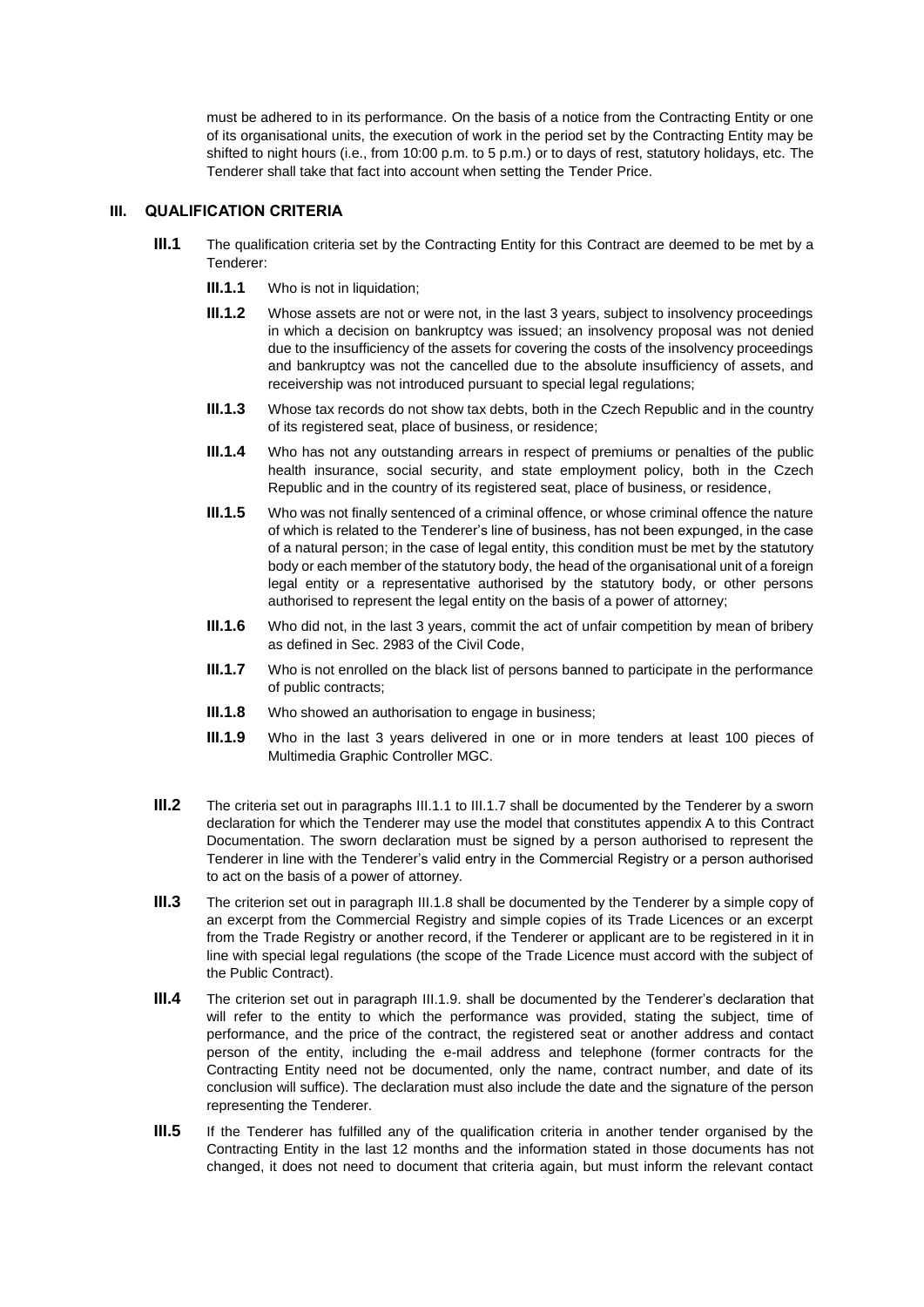person specified in paragraph [VII.2](#page-4-0) of the Contract Documentation about the tender in which it documented that criteria.

- **III.6** If several contractors are submitting a joint tender in the tender, they must present in the tender a document that will show that all of those contractors shall be liable jointly and severally to the Contracting Entity and any third persons from any liabilities arising in connection with the performance of the subject of this Contract or arising due to default or another breach of contractual or other obligations in connection with the performance of the subject of this tender. One of the contractors submitting the tender must be designated as the main contractor in the document, and it must hold a power of attorney to represent all of the other contractors submitting a joint tender in all matters concerning the tender, concluding the agreement, and performing it.
- **III.7** All bidders submitting a joint tender must meet the qualification criteria set out in paragraphs III.1.1 to III.1.8. The criterion listed in paragraph III.1.9. of the Contract Documentation must always be met by at least one of the contractors submitting a joint tender.
- **III.8** If a Tenderer is not able to document compliance with the qualification criterion listed in paragraph III.1.8 of the Contract Documentation (right to engage in business) or a certain part of any other of the qualification criteria required by the Tendering entity in full, the Tenderer may prove compliance with the qualification requirements, to the extent to which it is lacking, through a subcontractor. In that event, the Tenderer, shall submit to the Contracting Entity with its tender an agreement concluded with the subcontractor that shows the subcontractor's obligation to provide certain performance for the performance of the Contract by the Tenderer or to provide certain items or rights which the Tenderer will be entitled to use in performing the Contract, at least to the extent to which the subcontractor proved compliance with the qualification criteria.
- **III.9** The Tendering entity reserves the right to request from the Tenderer selected, prior to signing an agreement, the submission of the originals or officially verified copies of the documents for which the Tenderer submitted simple copies in its tender. If requested by the Contracting Entity, the submission of the originals of documents shall constitute a condition for the conclusion of the agreement.
- **III.10 In the event that the qualification criteria are not met or provision of false information the Tenderer's tender or joint tender will not be evaluated.**

### <span id="page-2-0"></span>**IV. ELABORATION OF THE BID AND THE TENDER PRICE**

- **IV.1** In drawing up its proposal for an agreement, the Tenderer is obliged to use Appendix B to the Contract Documentation. The Tenderer may not change that Model Agreement, it may only fill in the designated spots (identification information of the contractual party, price). In an accompanying document (special proposal), the Tenderer may propose a modification of other provisions of the Agreement, but the Contracting Entity is not obliged to accept that modification and reserves the right to negotiate about the proposal. By signing the tender, the Tenderer agrees that first sentence of Sec. 1740 par. 3 of the Civil Code will not be applied for this tender and contract negotiation.
- **IV.2** If the selected Tenderer fails to provide to the Contracting Entity the cooperation required for the conclusion of the Agreement within 14 calendar days, the Contracting Entity reserves the right to discontinue the negotiations and accept the tender of the Tenderer whose tender ranked next in terms of advantageousness.
- **IV.3** Tenderer shall provide statutory declaration on ownership structure of the company at the date of the submission of a tender. In the case that the ultimate beneficiaries of the income and/or profit of the Tenderer are other persons than the shareholders, Tenderer shall provide list of such beneficiaries. List of shareholders and/or beneficiaries with the percentage of the share of each person shall create annex of the statutory declaration. In the case of Tenderer who holds the form of a joint stock company and whose shares are listed on stock exchange, Tenderer shall provide required information only in relation to the shares that are not traded on stock exchange.
- **IV.4** The Contracting Entity hereby informs the Tenderer that it must remove from the Model agreement the text "Appendix to the Contract Documentation" and "Model". For the purpose of the drawing up of the draft agreement, the Client means the Contracting Entity and the Economic Operator means the Tenderer.
- **IV.5** The signed Model Agreement is considered to constitute the Tenderer's proposal for the conclusion of the agreement and must therefore meet the requirements of the laws of the Czech Republic concerning legal acts and draft agreements.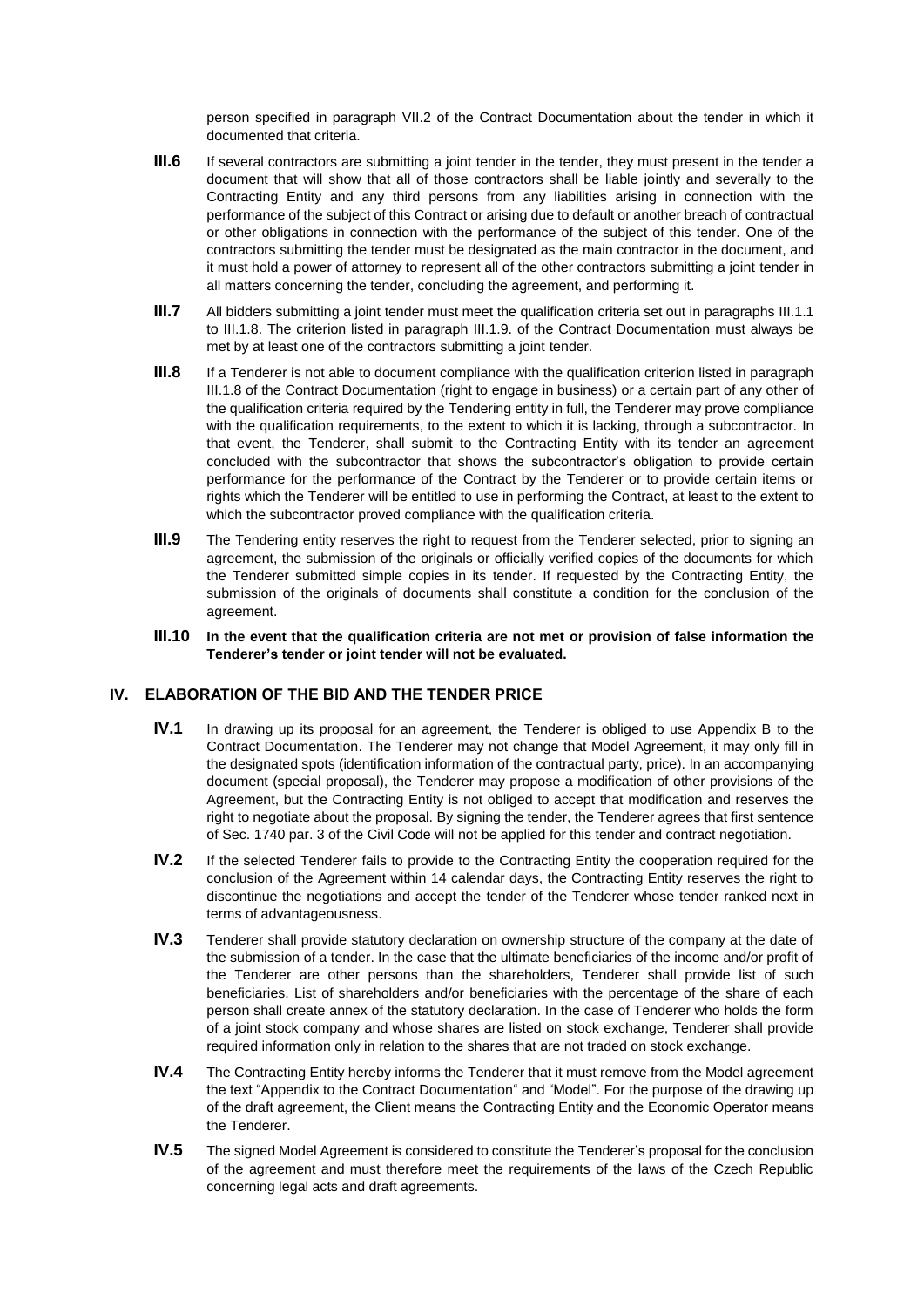- **IV.6** With respect to the subject of the Contract and to the requirements of the Contracting Entity, the Tenderer agrees that Sec. 1799 and 1800 of the Civil Code will not be applied for this tender and contract negotiation.
- **IV.7** The price set in the draft agreement shall be the highest admissible, shall be set in Czech crowns and exclusive of value-added tax. VAT in line with the applicable legal regulations shall be added on top of the price. The Tender Price shall include transport costs and any and all other costs of the Tenderer which need to be expended in the performance of the Contract.
- **IV.8** The Tenderer shall be responsible for including all of its costs in the price and for the completeness of unit price appraisal, including the costs of transport to the place where the Contract is to be performed and the costs related to the specific place in which the Contract is to be performed.
- **IV.9** The foundation for the determination of the Tender Price is the table that constitutes Appendix C to the Contract Documentation, which will constitute an integral part of the Tenderer's tender. The same unit and total prices as stated in Appendix C to the Contract Documentation must be stated by the Tenderer in the Model Agreement in Appendix B. In Appendix C to the Contract Documentation, the Tender Price will also be stated inclusive of VAT.
- **IV.10** The unit prices used for the determination of the Tender Price shall be deemed the maximum prices throughout the term of the performance of the subject of the Contract.

## <span id="page-3-0"></span>**V. DEADLINES FOR AND MANNER OF BID SUBMISSION**

- **V.1** The deadline for the submission of the tenders drawn up in line with the Contract Documentation: **28. 4. 2016 1:00 p.m.** The Tenderers shall be bound by their tenders until **31.10.2016**
- **V.2** Bids may be submitted throughout the entire tender submission period in electronic form, either:
	- **V.2.1** Through the E-ZAK application on the following website <https://zakazky.cah.cz/>**.** Instructions for using the application are contained in the General Business Terms and Conditions and Manual for Economic Operators on the website. Only registered contractors may submit tenders through this means – the usual duration of the registration process is 5 days. Registration is free. OR
	- **V.2.2** By e-mail to the following address: **[vr0122002234@cah.cz](mailto:vr0122002234@cah.cz)**. This e-mail box is designated solely for the submission of tenders and it will only be made accessible to the Contracting Entity after the expiration of the tender submission deadline. Therefore, **DO NOT USE** that e-mail address for requests for supplementary information to the Contract Documentation or any other communication with the Contracting Entity.
- **V.3** A tender shall be delivered prior to the expiration of the tender submission deadline.
- **V.4** A tender shall be drawn up in Czech or in English.
- **V.5** A tender shall contain the required documents with the following structure:
	- **V.5.1** Documents showing compliance with the qualification criteria (PDF or MS Office format;
	- **V.5.2** Draft Agreement (signed Model Agreements (Appendix B) with the required information filled in), including all appendices (signed in PDF format and also fullfiled in MS Word format);
	- **V.5.3** The Tender Price (a completed Appendix C to this Contract Documentation).
- **V.6** Tender submitted through the E-ZAK application or by e-mail, the above-mentioned documents and any other materials submitted by the Tenderer shall be uploaded in the E-ZAK application or enclosed with the e-mail message in a scanned form. All of the documents that must be signed according to this Contract Documentation (in particular the draft Agreement and sworn declarations) shall be uploaded into the E-ZAK application or enclosed with the e-mail message in scanned format, .pdf, signed by the relevant person.

# **VI. BID EVALUATION METHOD**

- **VI.1** Tenderers' tenders shall be evaluated on the basis of the tender price. The best is tender with the lowest tender price.
- **VI.2** The evaluation of tenders and their assessment on the basis of the criteria set shall be performed by the evaluation committee appointed by the Contracting Entity.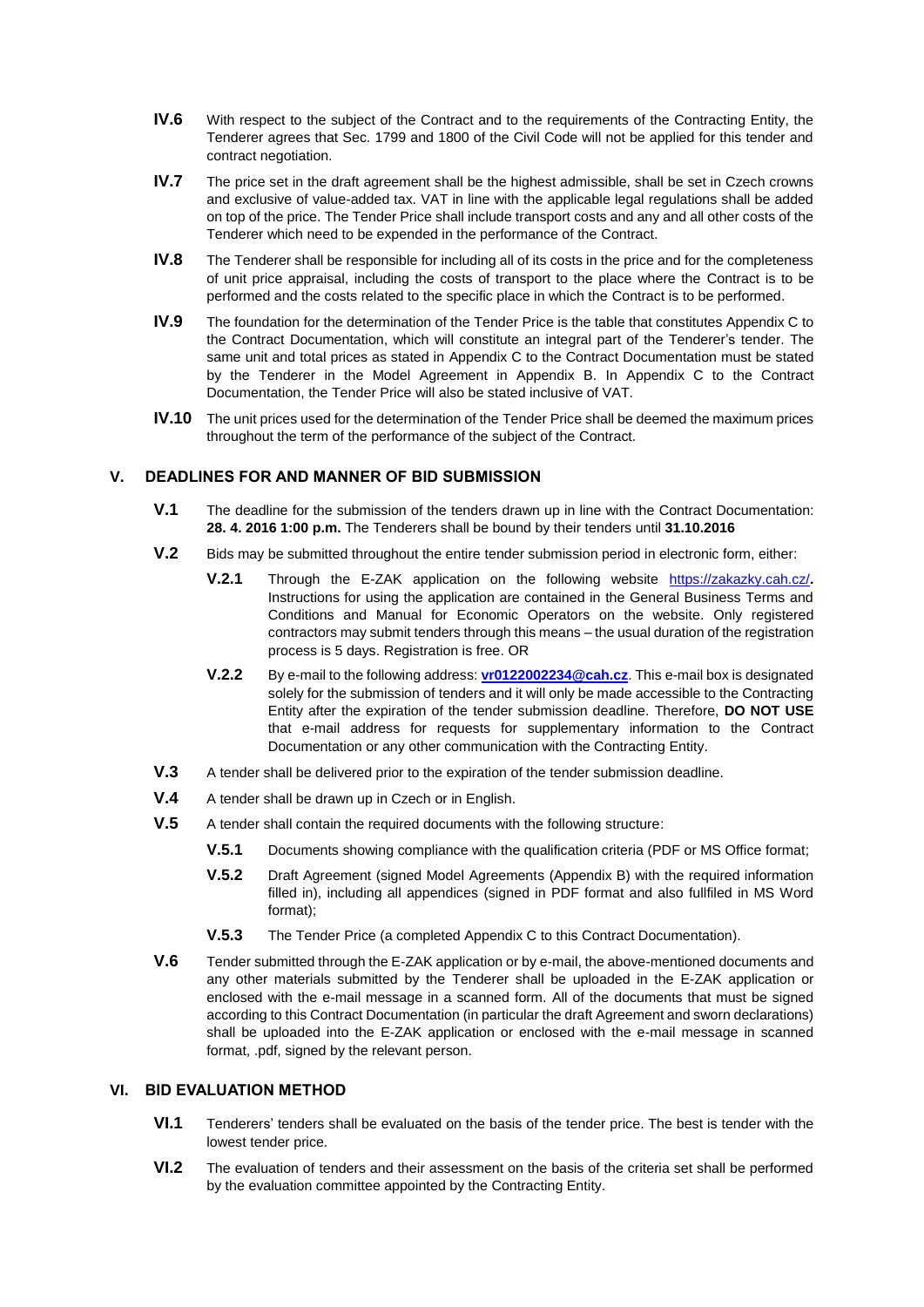- **VI.3** The Contracting Entity reserves the right to negotiate, at its discretion, about the Tender Price with the Tenderers whose tenders are evaluated, or to organise an electronic auction. Negotiations or an electronic auction will only be carried out after the all tenders are checked for completeness and evaluated. Once informed about the lowest price, Tenderers will be able to propose a more advantageous tender to the Contracting Entity during negotiations or in an electronic auction.
- **VI.4** By submitting a tender, a Tenderer agrees that if negotiations about the Tender Price are conducted and its tender contains the price that is the most advantageous for the Contracting Entity, this information may be disclosed to other Tenderers whose tenders are evaluated.
- **VI.5** Affidavit of ownership structure pursuant to paragraph IV.3 of this Contract Documentation.
- **VI.6** The Tenderers whose tenders will be evaluated will be informed of the detailed conditions and the manner in which the electronic auction will be carried out.
- **VI.7** Tenderers will be informed in writing about the selection of the most advantageous tender after the end of the tender.

#### **VII. SUPPLEMENTARY INFORMATION**

- **VII.1** The deadline for the submission of inquiries concerning the Contract Documentation and its appendices has been set by the Contracting Entity as **22. 4. 2016, by 2:00 p.m.** In that time-period, the inquiries must be delivered to the Contracting Entity's contact person.
- <span id="page-4-0"></span>**VII.2** Contact person of the Contracting Entity: **Martin Sotorník**
- <span id="page-4-1"></span>**VII.3** Questions may only be submitted electronically, to: **[martin.sotornik@cah.cz](mailto:martin.sotornik@cah.cz) .** Inquiries made by telephone shall be disregarded.
- **VII.4** Answers to all inquiries, without specifying who made them, shall be sent to all of the persons who submitted questions and to all parties interested in participating in this Contract who sent their contact information to the Contracting Entity.

# **VIII. RIGHTS OF THE CONTRACTING ENTITY AND OTHER TENDER CONDITIONS**

- **VIII.1** The Contracting Entity is not obliged to enter into an agreement with the winning Tenderer. An agreement is only concluded with a Tenderer when the Agreement is delivered to the Tenderer signed by the statutory representatives or authorised representatives of both contractual parties. Any previous acts on the part of the Contracting Entity (including the announcement of the outcome of the tender) do not constitute acceptance of the Tenderer's tender and do not bind the Contracting Entity to provide any performance. By signing the tender, the Tenderer takes that into account.
- **VIII.2** The Contracting Entity is entitled to close the contract negotiation even without stating a reason or without having justified title. Such closure shall not constitute any right of the Tenderer even when the conclusion of the contract is presumable. By signing the tender, the Tenderer agrees that Sec. 1729 of the Civil Code will not be applied for this tender and contract negotiation.
- **VIII.3** The Contracting Entity reserves the right to cancel the tender or a part thereof at any point and also reserves the right to specify the tendering documentation at any time, up until the selection of the most advantageous tender. All contractors whose contact information the Contracting Entity has will be informed of that specification and the specification will be published for any unregistered contractors in the E-ZAK application at [https://zakazky.cah.cz/.](https://zakazky.cah.cz/) Hence, the Contracting Entity recommends that contractors who wish to take part in the Contract sent their e-mail address to the contact information specified in paragraph [VII.3.](#page-4-1) Furthermore, the Contracting Entity recommends that all contractors, prior to submitting their tender, check the current text of the Contract Documentation published in the E-ZAK application. The time-period for the submission of tenders specified in paragraph [V.1](#page-3-0) may be appropriately extended by the Contracting Entity following the specification of the Contract Documentation.
- **VIII.4** Tenderers submit their tenders free of charge, and may not make any claims with respect to the Contracting Entity on the basis of the submission of the Bid. Tenderers are not entitled to the compensation of any costs related to the drawing up of their tenders.
- **VIII.5** The Contracting Entity shall not return the tenders assessed, and shall keep them as documents of the course of the award procedure of the Contract.